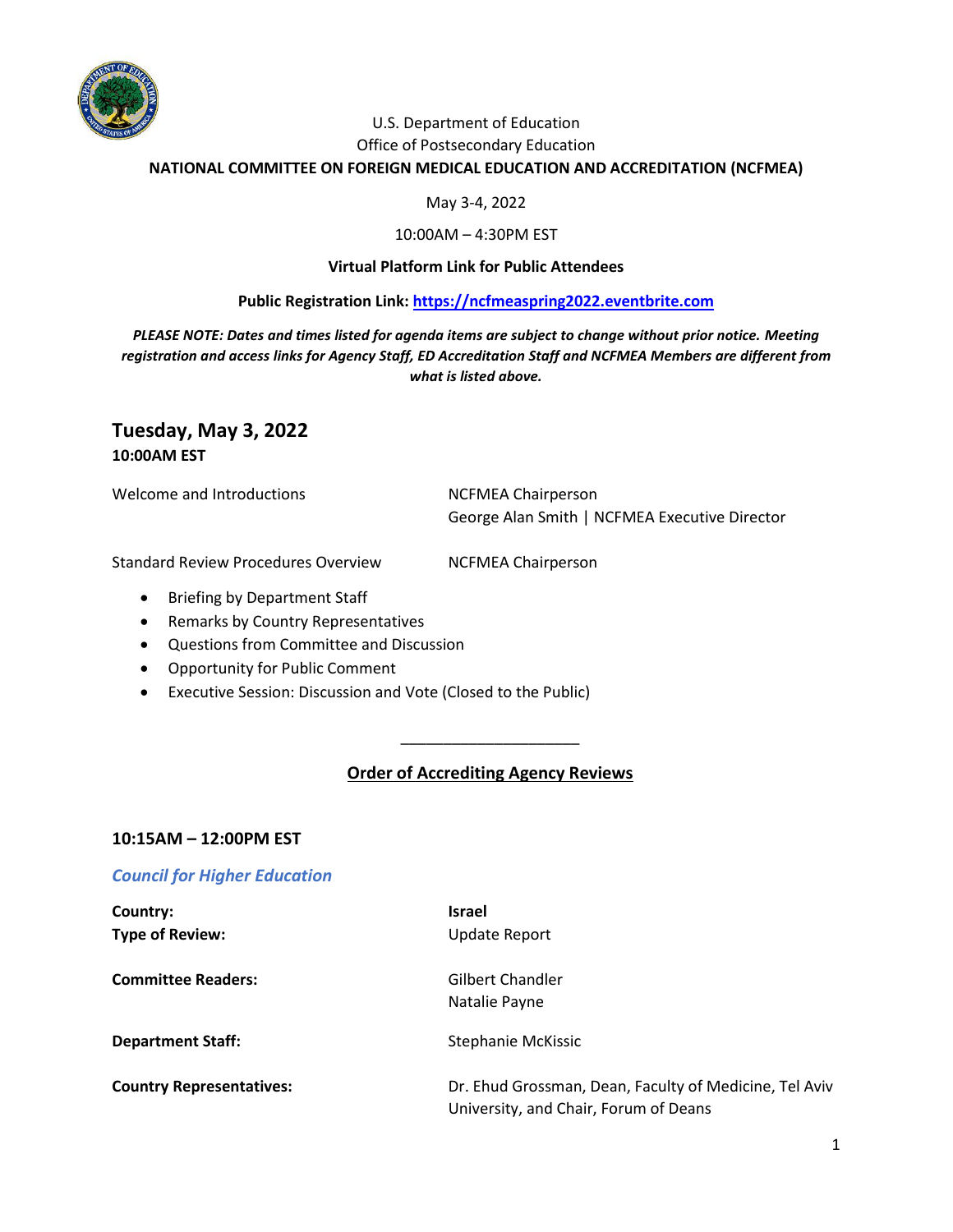Dr. Rivka Carmi, Chair, Advisory Committee on Medical Education of Council for Higher Education Dr. Alan Jotkowitz, Director, Medical School for International Health, Ben-Gurion University Dr. Varda Ben Shaul, Director, Quality Assessment Division, CHE Ms. Pe'er Baris-Barnea, Coordinator, QA Division, CHE Michael Diamond, Attorney, Consultant to CHE

#### **12:00PM – 2:00PM EST**

*Ministry of Education*

| Country:                        | <b>Dominican Republic</b>                                                                                       |
|---------------------------------|-----------------------------------------------------------------------------------------------------------------|
| <b>Type of Review:</b>          | <b>Comparability Redetermination</b>                                                                            |
| <b>Committee Readers:</b>       | <b>Michael Danic</b><br>Natalie Payne                                                                           |
| <b>Department Staff:</b>        | Reha Mallory                                                                                                    |
| <b>Country Representatives:</b> | Dr. Franklin García Fermín, Ministry of Higher<br>Education, Science and Technology                             |
|                                 | Juan Francisco Viloria, M.A., Vice Ministry of Evaluation<br>and Accreditation of Higher Education Institutions |
|                                 | Lourdes Concepción, M.A., Vice Ministry of Evaluation<br>and Accreditation Staff Member                         |
|                                 | Dr. Juan F. Martinez Pérez, Academic Consultant                                                                 |
|                                 |                                                                                                                 |

\_\_\_\_\_\_\_\_\_\_\_\_\_\_\_\_\_\_\_\_\_

**2:00PM – 2:30PM EST LUNCH**

\_\_\_\_\_\_\_\_\_\_\_\_\_\_\_\_\_\_\_\_\_\_

#### **2:30PM – 4:30PM EST**

*Caribbean Accreditation Authority for Education in Medicine and other Health Professions*

**Country: Barbados** 

**Type of Review:** Comparability Redetermination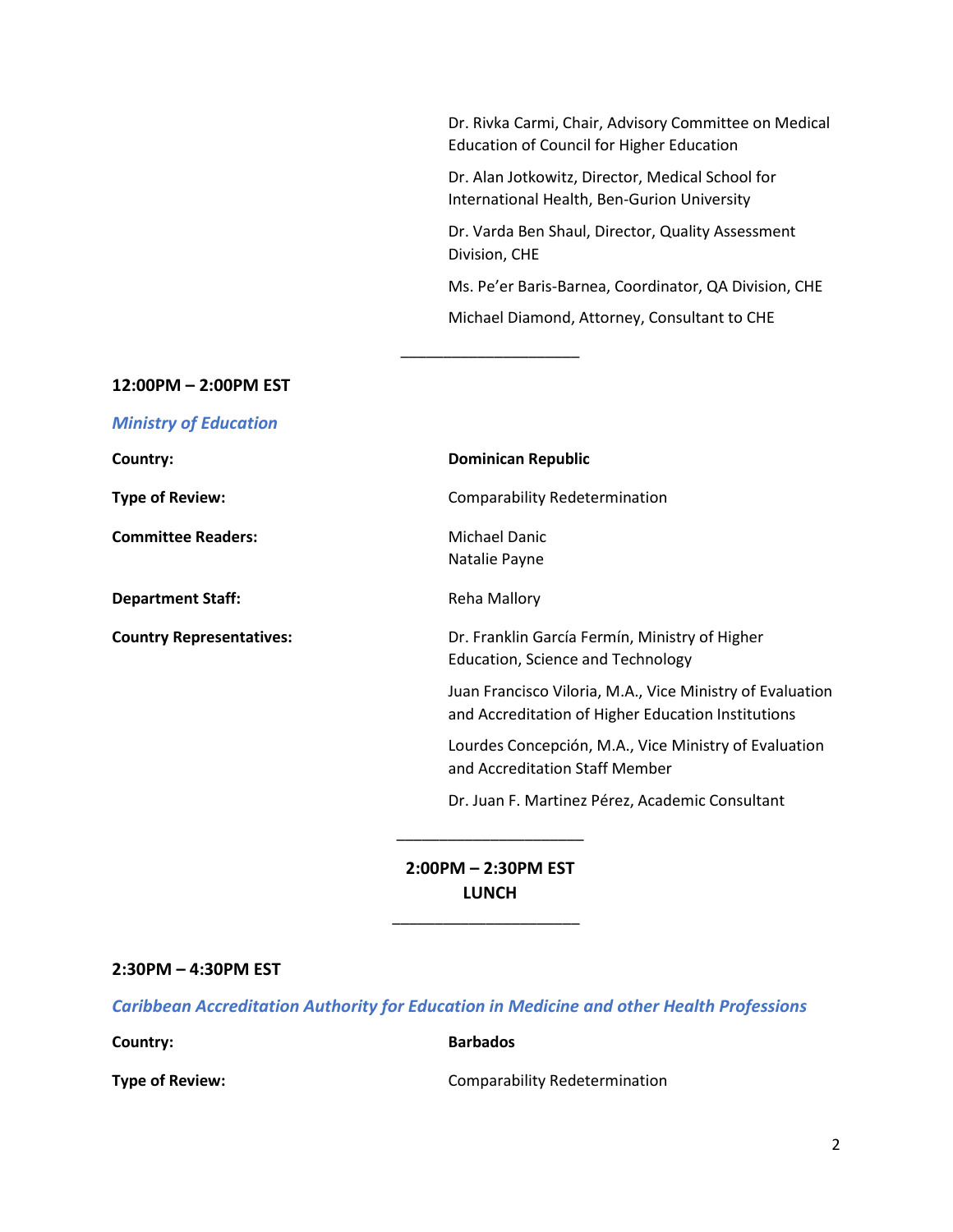| <b>Committee Readers:</b>       | Helen Van Etten<br>Gigi Hafizi                                                                                          |
|---------------------------------|-------------------------------------------------------------------------------------------------------------------------|
| <b>Department Staff:</b>        | Laco Corder                                                                                                             |
| <b>Country Representatives:</b> | Mrs. Betty Alleyne-Headley, Permanent Secretary,<br>Ministry of Education, Technology and Vocational<br><b>Training</b> |
|                                 | Mrs. Lorna Parkins, Executive Director                                                                                  |

# **Wednesday, May 4, 2022 10:00AM EST**

Welcome and Introductions MCFMEA Chairperson George Alan Smith | NCFMEA Executive Director

Standard Review Procedures Overview NCFMEA Chairperson

Professor Ronald Young, Chairman

- Briefing by Department Staff
- Remarks by Country Representatives
- Questions from Committee and Discussion
- Opportunity for Public Comment
- Executive Session: Discussion and Vote (Closed to the Public)

# **Order of Accrediting Agency Reviews**

## **10:15AM – 12:00PM EST**

#### *Accreditation Commission on Colleges of Medicine*

| Country:                        | Cayman Islands                                                                                                                                                                                                                                                     |
|---------------------------------|--------------------------------------------------------------------------------------------------------------------------------------------------------------------------------------------------------------------------------------------------------------------|
| <b>Type of Review:</b>          | <b>Comparability Redetermination</b>                                                                                                                                                                                                                               |
| <b>Committee Readers:</b>       | Gilbert Chandler<br>Helen Van Etten                                                                                                                                                                                                                                |
| <b>Department Staff:</b>        | Charity Helton                                                                                                                                                                                                                                                     |
| <b>Country Representatives:</b> | Hilary Sanfey, MB., BCh., MHPE., FACS., FRCSEd. (Hon.),<br>FRCSI (Hon.), Emeritus Professor of Surgery,<br>Department of Surgery, Southern Illinois University<br>School of Medicine, Convenor for St. Matthew's School<br>of Medicine and ACCM Honorary Secretary |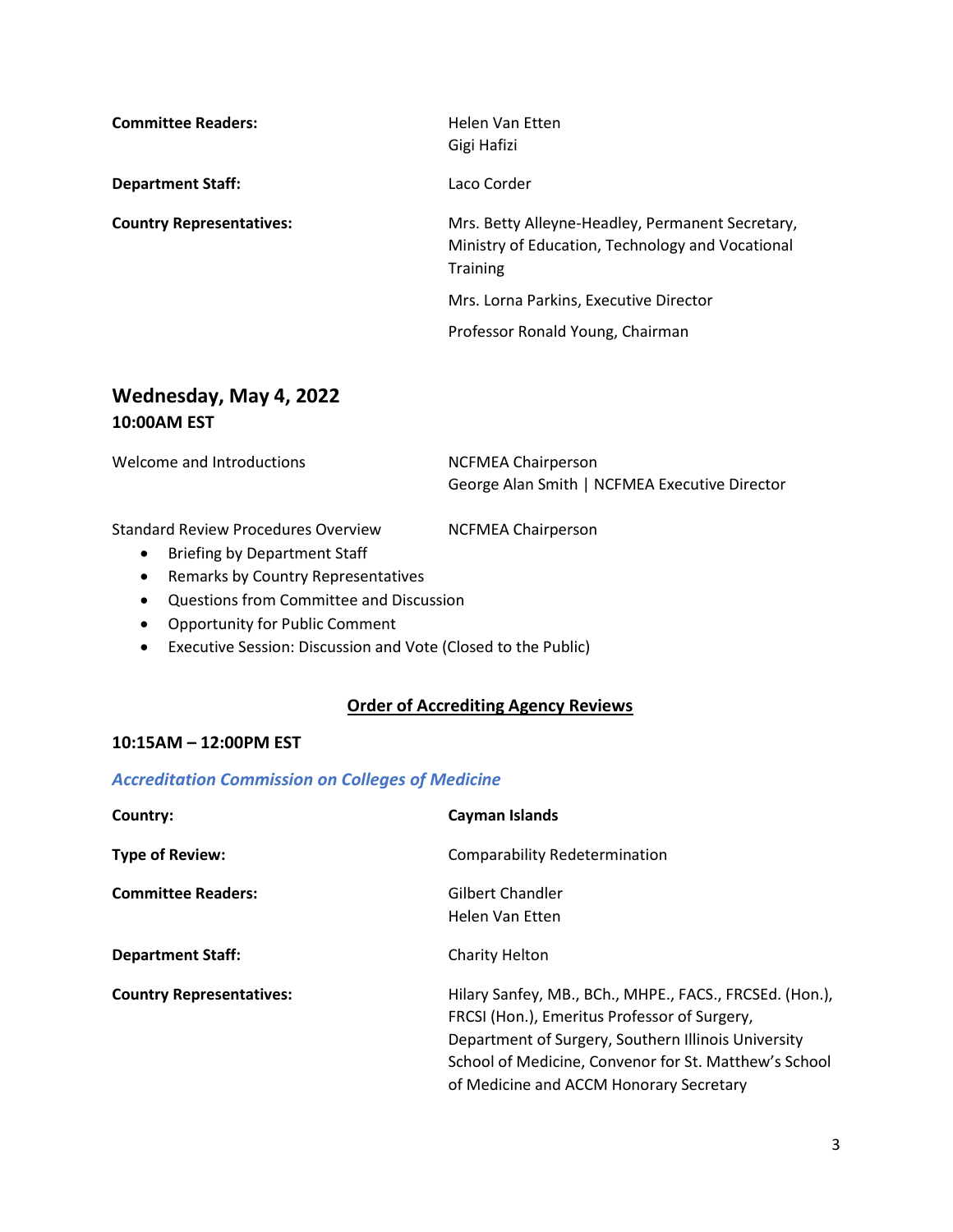Anthony Peacock, MD, FAAP., Lecturer in General Practice and Family Medicine, Family Medicine Practitioner, Dublin, Ireland, Chairman, ACCM

Christen Suckoo, Deputy Chief Officer, Ministry of Education, Employment and Gender Affairs at Cayman Islands

#### **12:00PM – 2:00PM EST**

| Country:                        | <b>Saint Kitts and Nevis</b>                                                                                                                                                                                                                                                                       |
|---------------------------------|----------------------------------------------------------------------------------------------------------------------------------------------------------------------------------------------------------------------------------------------------------------------------------------------------|
| <b>Type of Review:</b>          | <b>Special Report</b>                                                                                                                                                                                                                                                                              |
| <b>Committee Readers:</b>       | <b>Michael Danic</b><br>Gigi Hafizi                                                                                                                                                                                                                                                                |
| <b>Department Staff:</b>        | Mike Stein                                                                                                                                                                                                                                                                                         |
| <b>Country Representatives:</b> | Hilary Sanfey, MB., BCh., MHPE., FACS., FRCSEd. (Hon.),<br>FRCSI (Hon.), Emeritus Professor of Surgery,<br>Department of Surgery, Southern Illinois University<br>School of Medicine, Convenor for University of<br>Medicine and Health Sciences, St. Kitts, and ACCM<br><b>Honorary Secretary</b> |
|                                 | Anthony Peacock, MD, FAAP., Lecturer in General<br>Practice and Family Medicine, Family Medicine<br>Practitioner, Dublin, Ireland, Chairman, ACCM, and<br>Convenor for Medical University of the Americas, Nevis                                                                                   |
|                                 | Clive Lee, MD, PhD, ScD, FRCSI, FRCSEd, CEng, FIEI,<br>HRHA, HonFTCD, HonFAS, Professor of Anatomy, Royal<br>College of Surgeons in Ireland, and Visiting Professor of<br>Biomechanics, Trinity College, Dublin, Ireland, and<br>Commissioner                                                      |
|                                 | Mrs. Trisha Francis, Executive Director, St. Kitts and<br><b>Nevis Accreditation Board</b>                                                                                                                                                                                                         |
|                                 | Minister Mark Brantley, Premier Minister of Nevis                                                                                                                                                                                                                                                  |

\_\_\_\_\_\_\_\_\_\_\_\_\_\_\_\_\_\_\_\_\_

# *Accreditation Commission on Colleges of Medicine*